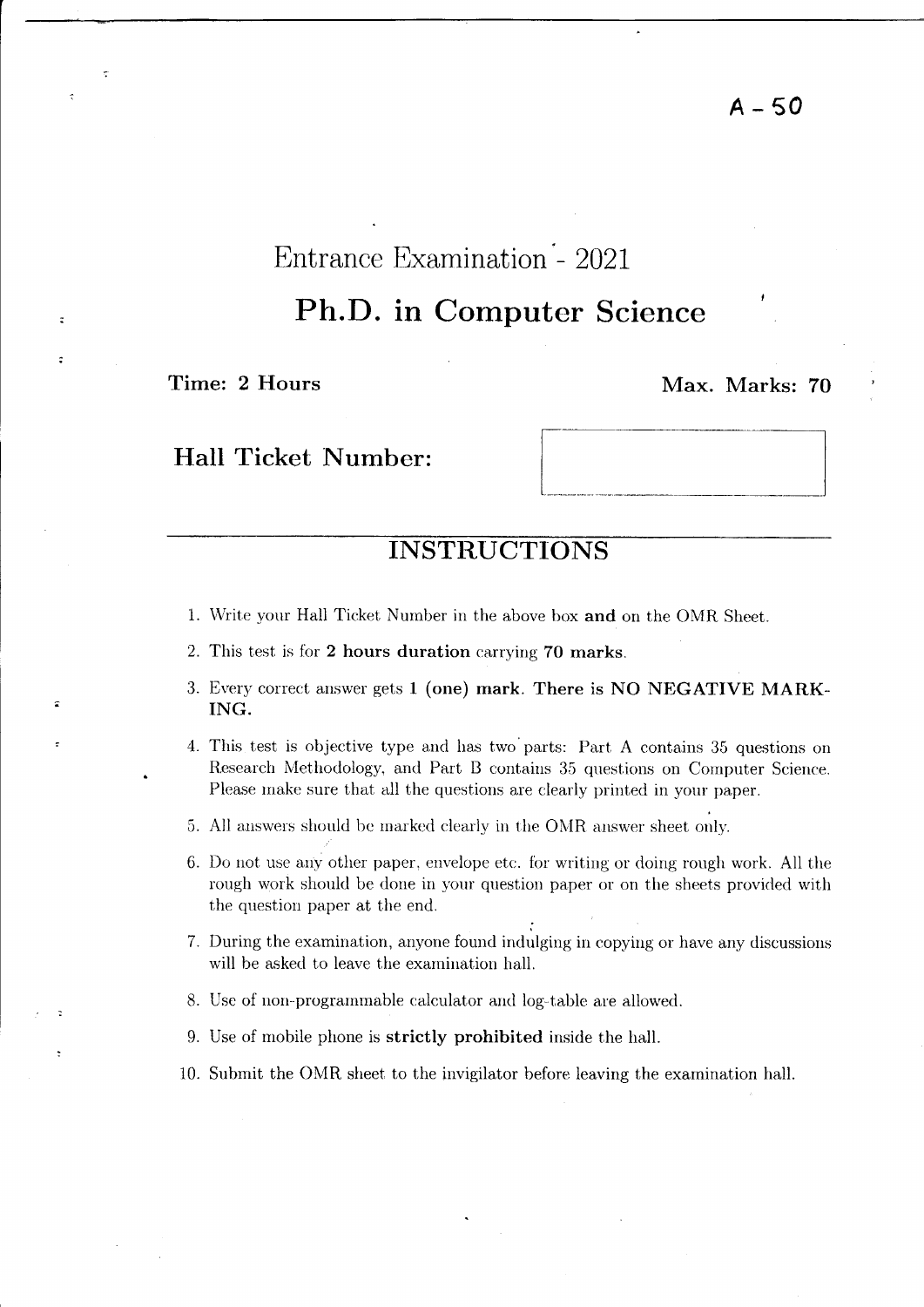## **Part A - Research Methodology**

- 1. Train A, running on a track with speed  $a$  meters per second is  $x$  meters long. Train 13 running on a parallel track is *y* meters in length, and running at *b* meters per second. The time  $t$  taken for train A to cross a man sitting in train  $B$ :
	- A. Is indeterminate due to missing information

**B.** Is 
$$
t = \frac{(a+b)}{x}
$$
  
\n**C.** Is  $t = \frac{x}{(a+b)}$   
\n**D.** Is  $t = \frac{(x+y)}{(a+b)}$ 

- 2. Which of the following is *not* the name of a DNN (deep neural network):
	- A. VGG16
	- B. Necocognitron
	- C. Alexnet
	- D. Manet
- 3. A non-linear function is required to "saturate" the sum of weighted inputs (here we use variable x) when being used in a unit activation function for DNN. Which of the following activation functions does not saturate for all *x.* 
	- A.  $y(x) = \tanh x$

**B.**  $y(x) = a, (x \ge 0)$  or 0 otherwise

C.  $y(x) = \frac{1}{1+e^{-x}}$ 

$$
D. \, y(x) = x
$$

4. How many times does the function  $f(x) = 2^{x(x-5)} - 5$  cut the X-axis?

- A. 0
- B. 1
- C. 2
- D. 5

Answer the questions Q. 5 to Q. 8 by reading the passage given below.

The problem of sorting a mass of items, occupying consecutive locations in the store of a computer, may be reduced to that of sorting two lesser segments of data, provided that it is known that the keys of each of the items held in locations lower than a certain dividing line are less than the keys of all the items held in locations above the dividing line. In this case the two segments may be sorted separately, and as a result the whole mass of data will be sorted.

In practice, the existence of such a dividing line will be rare, but even if it did exist, and its position would be unknown. It is, however, quite easy to rearrange the items in such a way that a dividing line is brought into existence, and its position is known. The method of doing this has been given the name *partition*.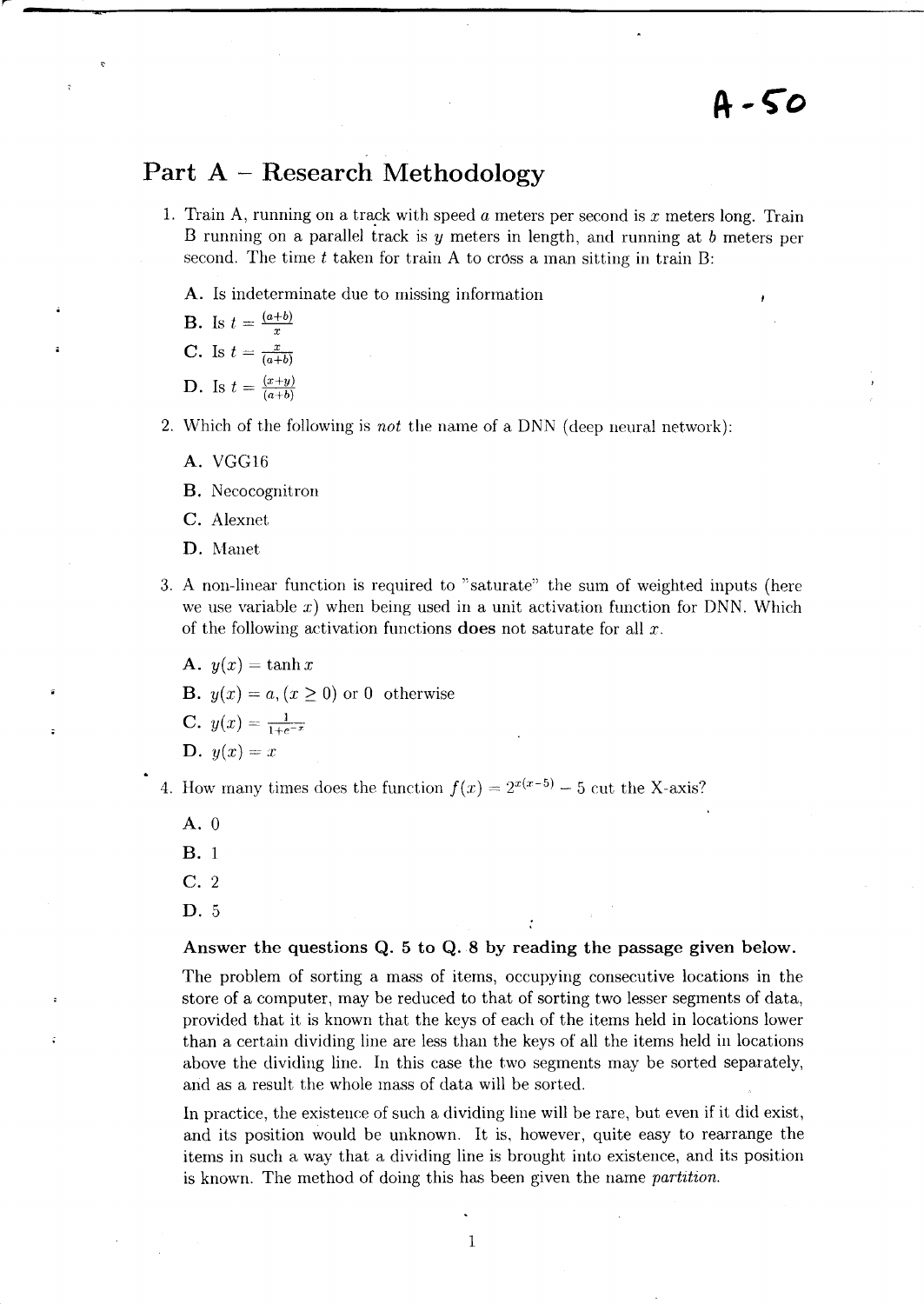The first step of the partition process is to choose a particular key value which is known to be within the range of keys of the items in the segment which is to be sorted. A simple method of ensuring this is to choose the actual key value of one of the items in the segment. The chosen key value will be called the *bound.* The aim is now to produce a situation in which the keys of all the items above the dividing line are equal to or greater than the bound. Fortunately, we do not need to kndw the position of the dividing line in advance; its position is determined only at the end of the partition process.

5. What sorting algorithm is described in the passage above?

- A. Insertion sort
- B. Quicksort
- C. Merge sort
- D. Heap sort
- 6. What does the method named as *partition* do?
	- A. Rearranges the items such that they are sorted
	- B. Rearranges the items such that a dividing line comes into existence
	- C. Moves all smaller elements to one end of the list
	- D. Moves the dividing line to the end of the list
- 7. When is the position of the dividing line determined?
	- A. At the beginning of the sorting process
	- B. In the rniddle of the sorting process
	- C. At the end of the partition process
	- D. It is fixed and is programmed as a parameter
- 8. By what name is the *bound* more popularly known today?
	- A. Pivot
	- B. Partition
	- C. Min-heap
	- D. Big-Oh
- 9. The classic book on C language titled, *"The* C *Prvgmmming Language",* is written by
	- A. Kernighan and Ritchie
	- B. Bill Gates
	- C. Yeshwant Kanitkar
	- D. Balaguruswamy
- 10. Which of the following companies in recent times are referred to as the *Big Four'* in the IT industry?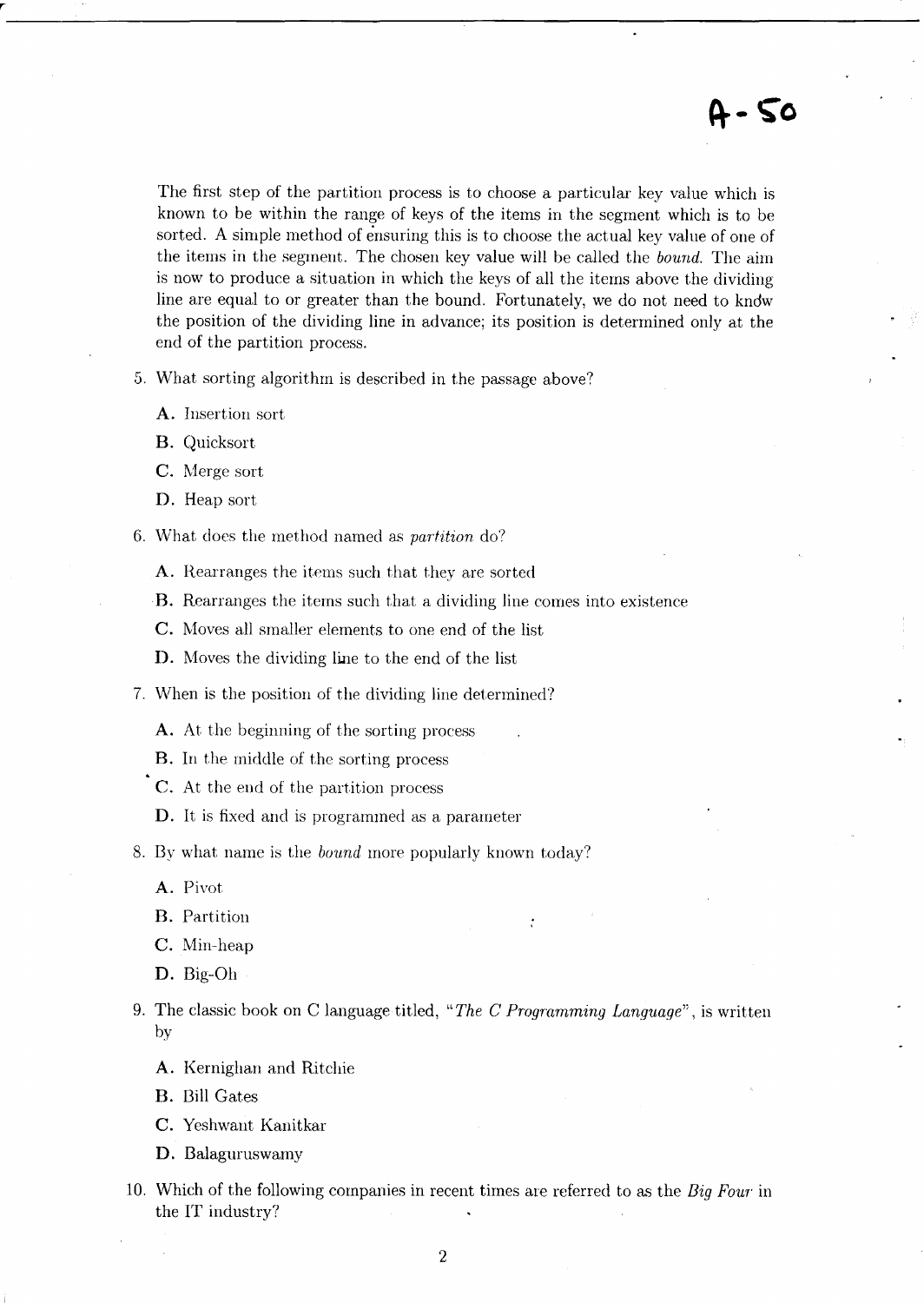# A - 50

- A. Amazon, Apple, Microsoft, IBM
- B. Apple, Microsoft, Google, Facebook
- C. Amazon, Google, IBM, Facebook
- D. Microsoft, Google, Facebook, IBM.
- 11. Which of the following is not a browser software produced by Microsoft?
	- A. Internet Explorer
	- B. Edge
	- C. Opera
	- D. All of the above
- 12. "If we move these items from Set *P* and place them into Set *Q,* the average value of both the sets  $P$  and  $Q$  will increase." Which of the following statements is false with regards to the items moved from Set *P* to Set *Q?* 
	- A. The average value of the items is higher than the average value of Set  $P$
	- B. The average value of the items is lower than the average value of Set *P*
	- C. The average value of the items is higher than the average value of Set Q

D. None of the above

- 13. The monthly expenditure of a household, when analysed, was found to fit a quadratic function  $e(x) = ax^2 + bx + c$ . Assuming that the monthly expenditure can never be negative (in the past or in the future), what can we say about the roots of  $e(x)$ ?
	- A. Both are real
	- B. Both are complex numbers
	- C. One is real and one is complex
	- D. One is real and negative, the other is real and positive
- 14. "In this statement there are exactly three-letter words not more no less." Fill the correct option from below to make the complete sentence true.

A. Two

B. Three

C. Four

- D. Cannot be correctly filled
- 15. Which of these computer scientists is credited with the idea of the world wide web of documents using hypertext.
	- A. Tim BernersLee
	- B. Vincent Van Gogh
	- C. Vinton Cerf
	- D. Dennis Ritchie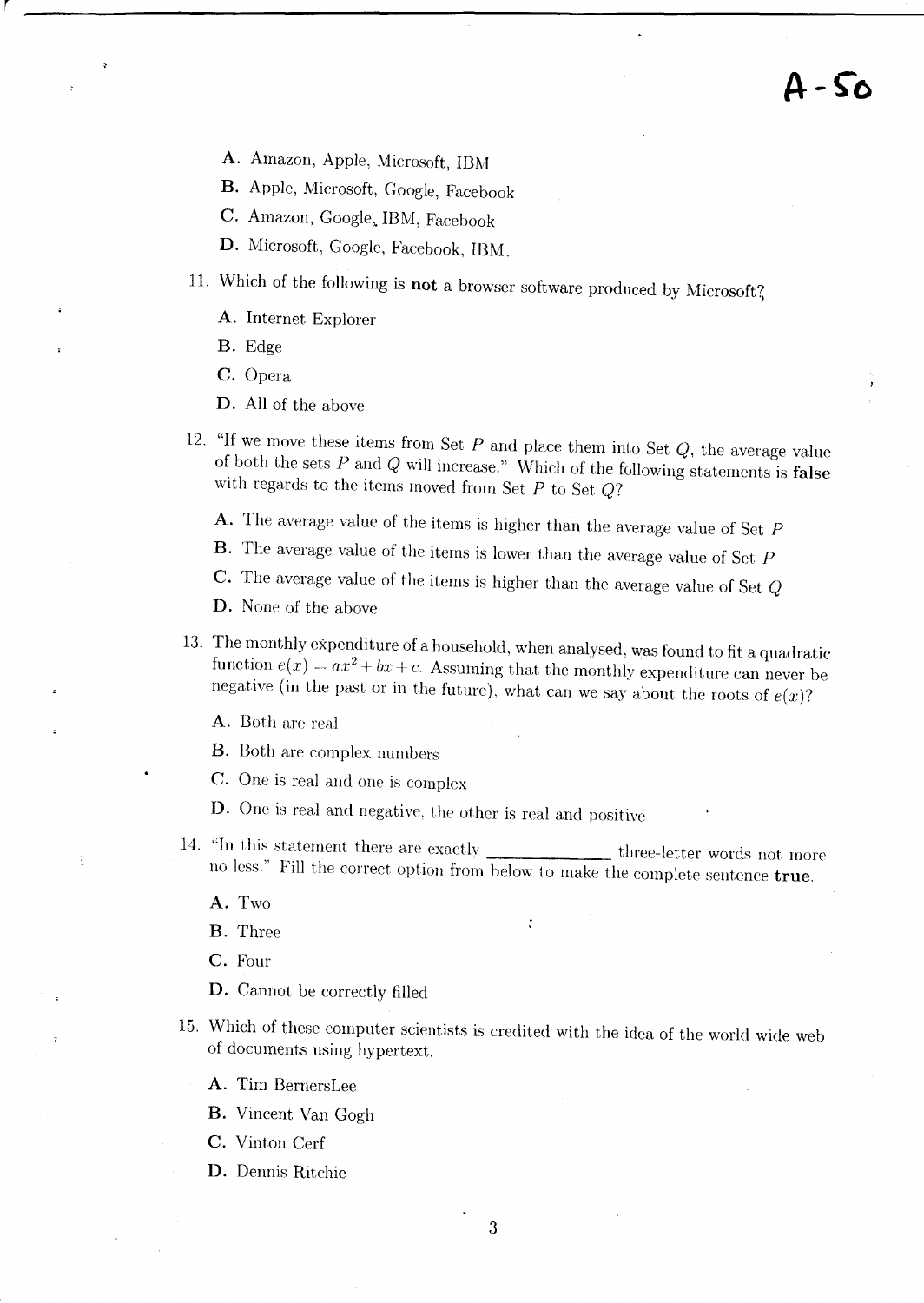- 16. Dennis Ritchie and his colleague were known for the C language and also Unix operating system. The name of his famous colleague is:
	- A. James Gosling

B. Steve Jobs

- C. William Gates
- D. Kenneth (Ken) Lane Thompson
- 17. Consider the various display standards like SVGA, VGA, WXGA, XGA and Full HD. Which of these is closest to one mega pixels (approximately  $1 \times 10^6$  pixels)?
	- A. VGA
	- B. 1080p
	- C. WXGA
	- D. 1440p
- 18. The name best used to describe a graph  $G=(V,E)$  which is drawn on a paper without folding it such that no two edges of G intersect at a point other than a vertex:
	- A. Bar Graph
	- B. Planar Graph
	- C. All bipartitie graphs
	- D. Colored graph
- 19. A computer scientist wished to share a secret code password on an open sheet of paper by leaving the paper at a public location for his friend. So he wrote this on the paper: "watchout for the odd one. RACECAR, MURDRUM, SAGAS, ATTACK and REPAPER". Then he left the paper at the agreed upon location. The other day his friend looked at the sheet and smiled as he had got the code. Which of the following should be the codeword?
	- A. ATTACK

B. RACECAR

- C. MURDRUM
- D. REPAPER
- 20. A customer is waiting to be served at a restaurant. The waiting times at this restaurant have an exponential distribution with a mean waiting time of 5 minutes. The probability that a customer will spend more than 10 minutes at restaurant is :

 $\ddot{\cdot}$ 

- A.O
- B. 1
- $C. e^{-2}$
- **D.**  $e^{-10}$
- 21. A function "f" is defined as  $f: \{a, b\}^4 \rightarrow \{a, b\}$ . If T represents the number of functions from f to the set *{a, b},* then the value of log2(log2 *T)* is \_\_\_\_\_ \_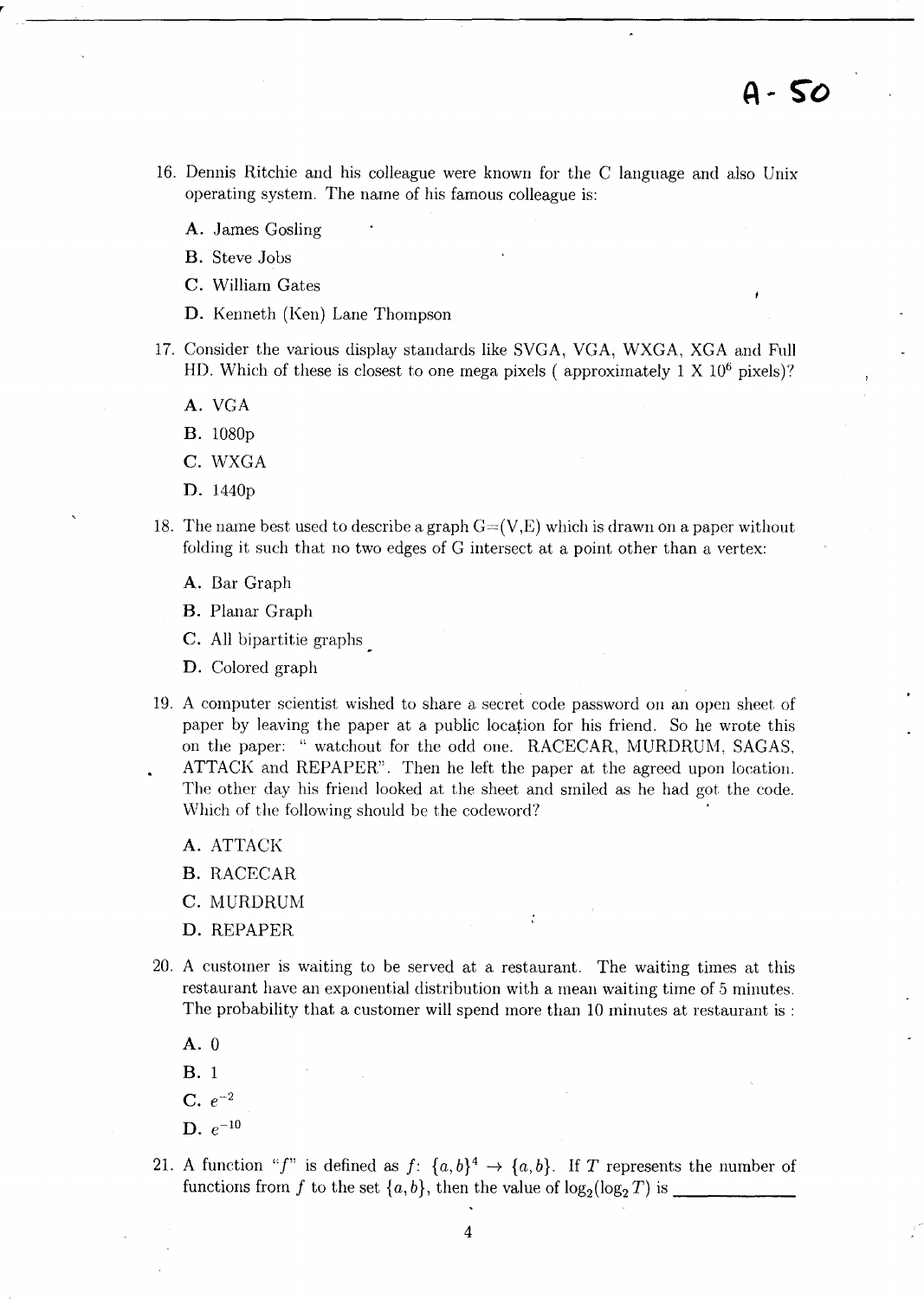**A-S"o** 

- A.2 B. 4
- C. 8
- D. 16
- 22. Name the odd one out from the following:
	- A. Microprocessor
	- B. Memory
	- C. Hard disk
	- D. Laptop
- 23. The set N represents all-natural numbers and R be the relation on  $N \times N$  defined by  $(p, q)R(r, s)$  iff  $ps(q + r) = qr(p + s)$ . The relation R is
	- A. Reflexive and Not Transitive
	- B. Reflexive, Transitive but not Symmetric
	- C. Partial Order
	- D. Equivalence
- 24. Which of the following are examples of ordinal variables?
	- A. Rankings, course grades, height
	- B. ID numbers, eye color, zip codes
	- C. Calendar dates, temperatures in Celsius, phone numbers
	- D. Temperature in Kelvin, time, counts
- 25. Which of the following are examples of data quality problems?
	- A. Noise and outliers
	- B. Duplicate data
	- C. Missing values
	- D. All of the Above
- 26. In data standardization assuming a Gaussian distribution, the feature values will be rescaled with parameters
	- A. Mean 0 and Variance 0
	- B. Mean 0 and Variance 1
	- C. Mean 1 and Variance 0
	- D. Mean 1 and Variance 1
- 27. Which of the following is a standard approach to handle missing values in the dataset?
	- A. Delete the observation that contains the missing data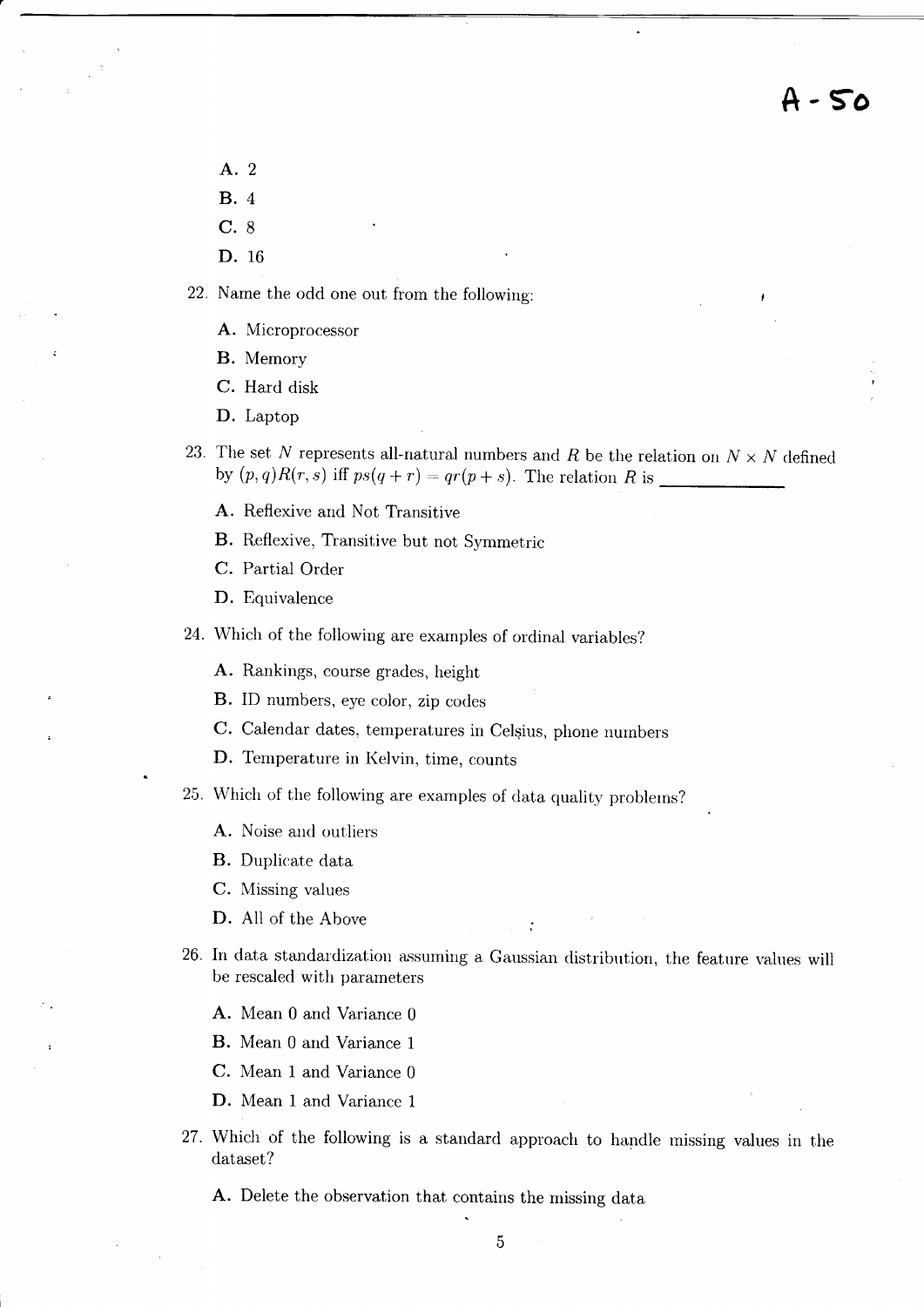**/t- So** 

- B. Imputation with mean/median/mode value
- C. Taking missing values into a new row or column
- D. All of the above
- 28. Generally, an outlier in a population is far away from the mean of the population. Identify the outlier for the given data? 28,34,27,7,30,26,23,31,34
	- A.23
	- B.34
	- C. 7
	- D. 27

29. In left-skewed data, which of the following is correct

- A. mean < median < mode
- B. mode < median < mean
- C. mean < mode < median
- D. mode < mean < median

#### Answer the questions Q. 30 to Q. 32 by reading the information in points given below.

- Seven friends B, R, A, V, C, S and W have gathered at the University of Hyderabad main gate.
- Five of them are scheduled to go to five different places in Hyderabad i.e., Gachibowli, Mehdipatnam, Banjara Hills, Jubilee Hills, Osmania University.
- Five of them are academicians, each specializing in Network Science, Pervasive Computing, Pattern Recognition, Image Processing, Rough Sets.
- C, an academician, is going to Mehdipatnam and is neither from Network Science nor from Rough Sets.
- R is an academician and specialized in Pervasive Computing but has come to the main gate to sec off her friend.
- $\bullet$  W is specialized in Data Science and is going to Gachibowli. S is an academician but is not going to auy of the five places.
- B is an academician, not from Rough Sets and is flying to one of the destinations but not to Jubilee Hills or Osmania University
- A is an academician specialized in Pattern Recognition and is not going to Osmania University

#### 30. The one who is going to Mehdipatnam is

- A. Not an academician
- B. From Image Processing
- C. V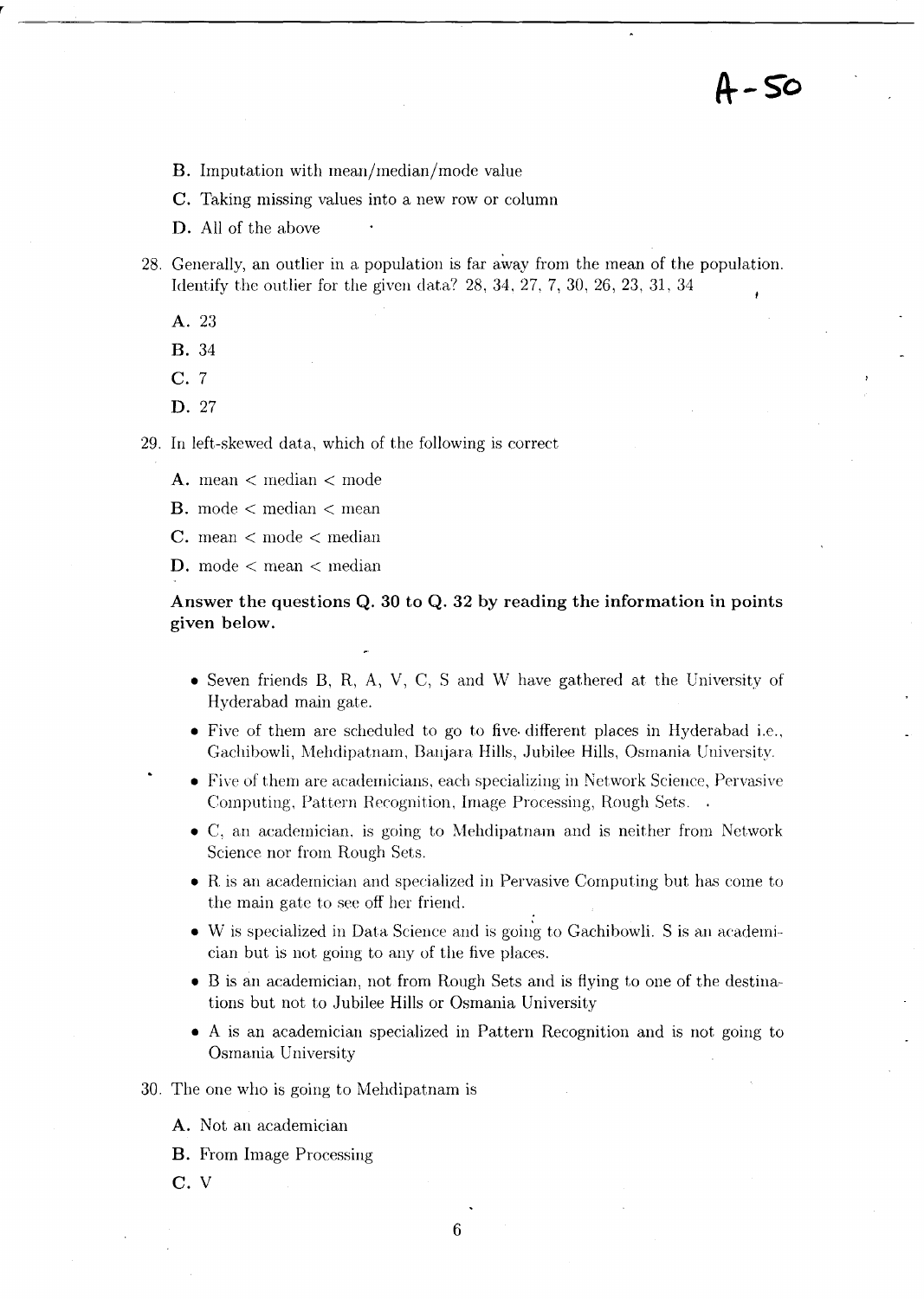D. From Network Science

31. Who among the following specializes in Rough sets?

A. V

B. B

c. S

D. Data inadequate

32. To which of the following place is R flying?

A. Jubilee Hills

B. Osmania University

C. Gachibowli

D. Mehdipatnam

33. A partially ordered relation R on a set A is

(a) Reflexive

(b) Symmetric

 $(c)$  Transitive

(d) Anti-symmetric

A. a, band c

B. a and d

C. a, c and d

D. c and d

34. Number of values of x that satisfy the equation  $(x^2 + 6x + 12)^{(x^2 - 7x + 12)} = 1$  are

 $\ddot{\cdot}$ 

A. 1

B. 2

C. 4

D. infinite

35. The number of subsets of  $\{1, 2, 3, \ldots, t\}$  of odd cardinality is  $\blacksquare$ 

**A.** dependent on the value of  $t$ 

**B.**  $2^{t-1}$ , if t is odd

**C.**  $2^{t-1}$ , if t is even

**D.**  $2^{t-1}$ , for any value of t.

#### LOOK TO THE NEXT PAGE FOR PART B  $\rightarrow$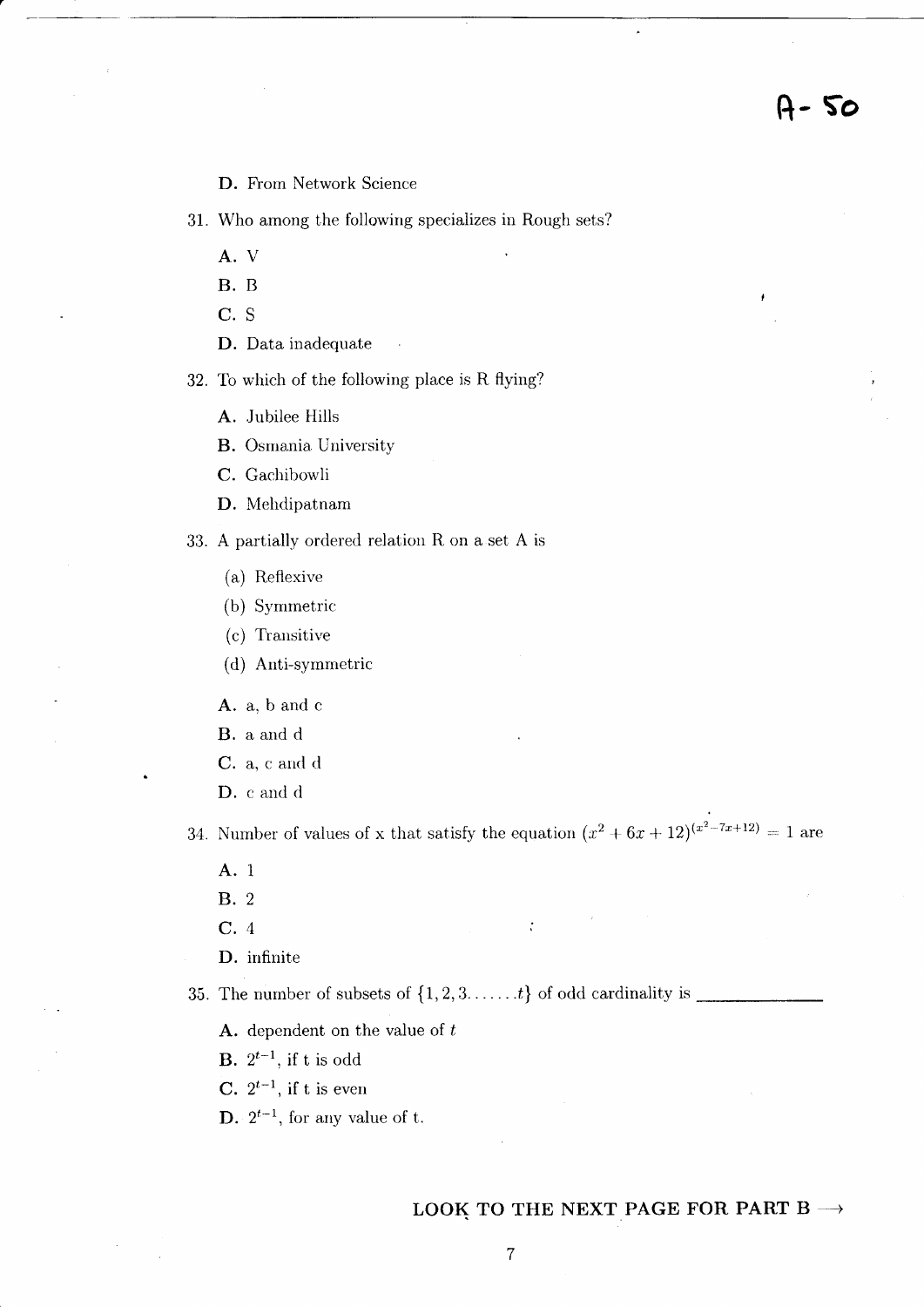## **PART - B: Computer Science**

36. Express the solution of the following recurrence relation in  $\Theta$  notation.

 $T(n) = 3T(n/2) + n$ ,  $n > 1$  and *'n* is power of 2,  $T(1) = 1$ 

------ - -~--------------------,-------------------~

A.  $\Theta(n)$ 

 $\mathbf{B.} \Theta(n^2)$ 

 $C. \Theta(logn)$ 

D.  $\Theta(n \log n)$ 

37. Solve the recurrence relation completely using the initial conditions.

$$
T(n) = \begin{cases} n & \text{if } n = 0 \text{ or } n = 1\\ 5T(n-1) + 6T(n-2) & \text{Otherwise} \end{cases}
$$

A.  $3^n + 2^n$ **B.**  $4^n + n$ **C.**  $2n + 3n^2$ 

**D.**  $3^n - 2^n$ 

38. Find the language of the grammar on  $\Sigma = \{a, b\}$  given below.

$$
S \to aB \mid bA \mid \epsilon
$$

$$
A \to aS
$$

$$
B \to bS
$$

A.  $(ab + ba)^*$ 

$$
\mathbf{B.} \ (ab)^* + (ba)^*
$$

**C.**  $b^* + a^*$ 

**D.**  $(aa + ab + ba + bb)^*$ 

- 39. What is the length of the smallest string that does NOT get accepted by the Regular Expression  $(a + (ba)^*) b^*$ .
	- A. 1

B.2

- C. 3
- D.4
- 40. Which of the following Regular Expresssions represent the language in  $\{0, 1\}^*$  of all strings containing atleast two O's.
	- A. 1\*01\*01\*
	- **B.**  $1^*(01^*0)^+1^*$
	- C.  $1^*(00)^+1^*$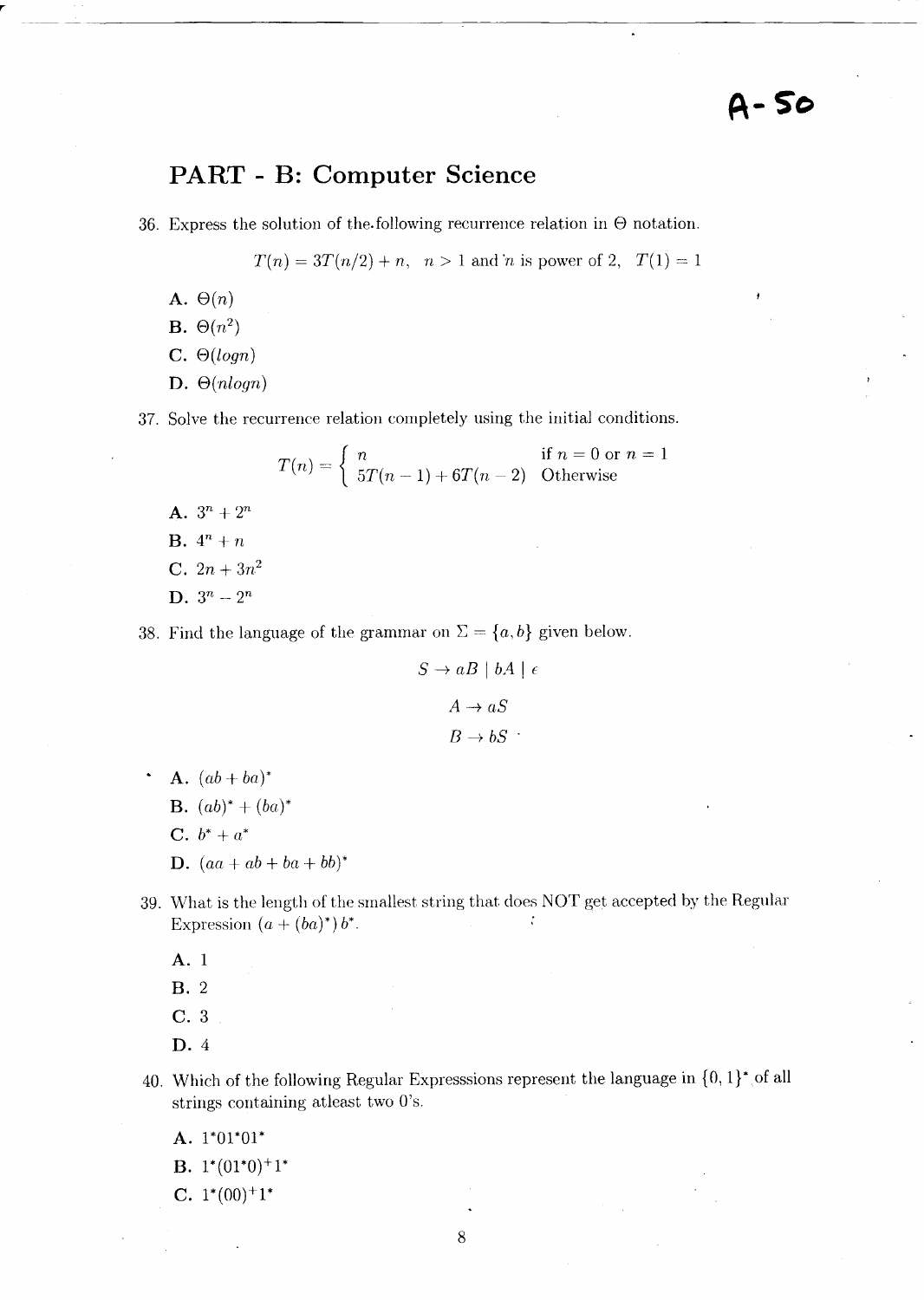- D.  $(0 + 1)^*0(0 + 1)^*0(0 + 1)^*$
- 41. Which one of the following languages on  $\Sigma = \{a, b\}$  CANNOT be recognized by a Push Down Automaton?
	- A.  $\{a^m b^n : m \leq n, m, n \geq 0\}$
	- **B.**  $\{a^i b^j : i \neq j\}$

r

- **C.**  $\{a^i b^{2i} : i \geq 0\}$
- **D.**  $\{a^m b^n a^m b^n, m, n \geq 0\}$
- 42. Suppose computers A and B have IP addresses 10.105.1.113 and 10.105.1.91 respectively and they both use the same net mask N. Which of the values of N given below should not be used if A and B should belong to the same network?
	- A. 255.255.255.0
	- B. 255.255.255.128
	- c. 255.255.255.192
	- D. None of the above

43. The number of tuples in a relation is called as:

A. Cardinality of that relation

B. Degree of that relation

C. Domain of an attribute in that relation

- D. None of the above
- 44. Suppose you are creating two tables Tl and T2. Tl has a foreign key referencing to one of the attributes of T2. Which table you should create first?
	- A. Tl

B. T2

C. Anyone of Tl, T2

D. No such requirement

45. In a database, there are 10 relations. 5 reiations are in 4NF, 2 relations are in 3NF and 3 relations are in BCNF. What is the highest normal form satisfied by the database?

A.2NF

B.3NF

C. BCNF

D.4NF

46. Which of the following properties are desirable during the process of decomposition of a database?

A. Lossless join property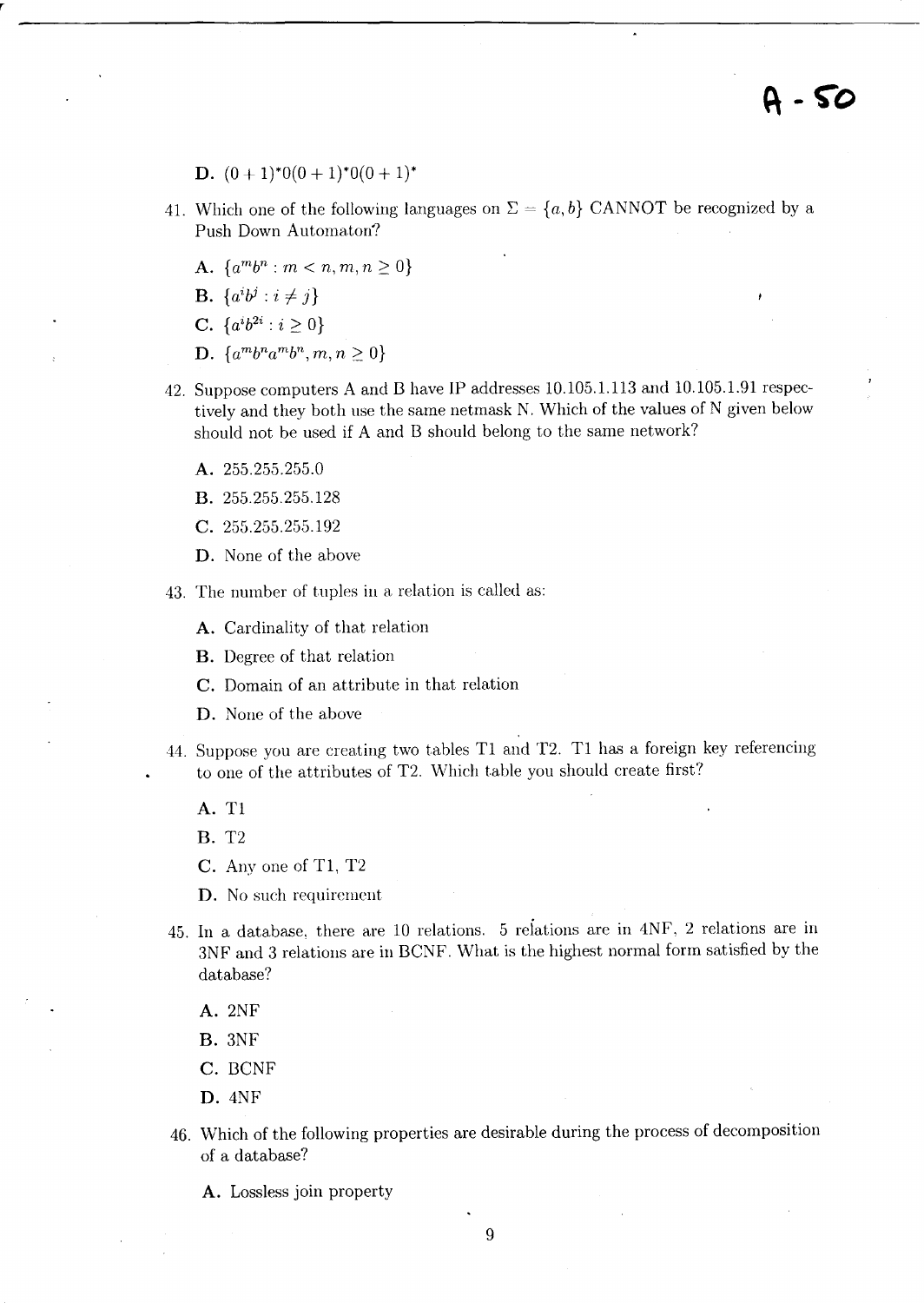A-50

- B. Dependency preserving property
- C. Both A and B above
- **D.** None of the above
- 47. Select the right getchar statement that reads the char a from the standard input device of the computer.
	- A. getchar(&a);
	- $B. getchar(a)$
	- $C.$  a=getchar $()$
	- **D.** a=getchar(stdin)

48. What is the Hamming distance between 110111101101 and 1001010001107

- A.6
- B. 7
- C. 8
- **D.9**
- 49. Find the protocol which maps a network interface IP address to its hardware address:
	- A. RARP
	- B. ICMP
	- C. ARP
	- **D.IGMP**
- 50. Consider the following code snippets while assuming all the variables 'are shared between processes P1 and P2, state which of the following statement(s) is/ are true
	- $P1()$ {  $C = B - 1;$ B=2\*C; }  $P2()$ { }  $D=2*B;$  $B=D-1$ ;
		- (a) Process synchronization is required to avoid inconsistency as the variable B is shared by both process PI and P2.
		- (b) No process synchronization is required. The processes will be executed concurrently and properly.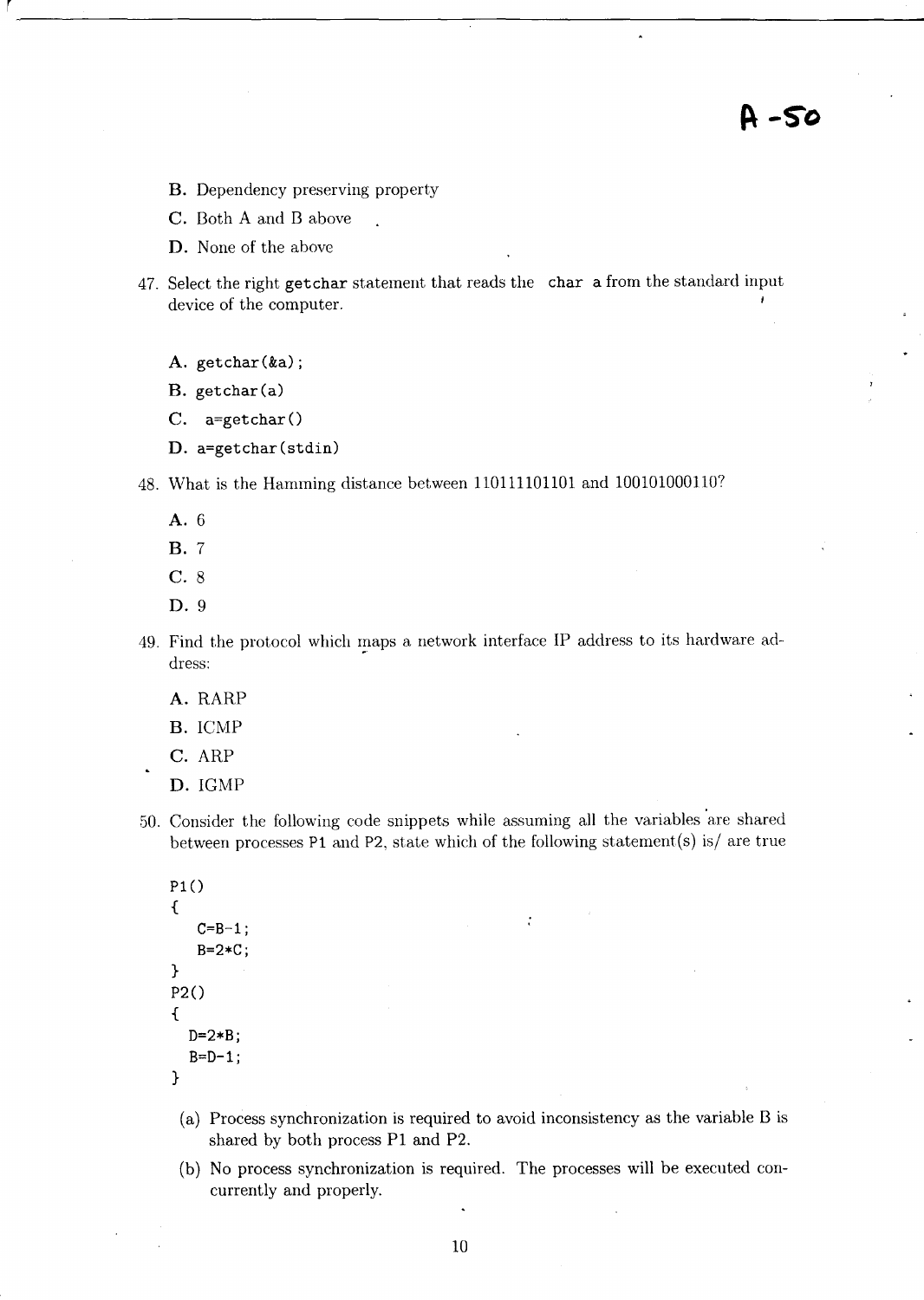- (c) Process synchronization is not required as it will degrade the performance
- (d) Process synchronization will not be able to avoid inconsistency as B will give different values depending on the order of execution of the processes
- $A.$  (b) and (c)
- $\mathbf{B}$ . (a) and (d)
- C. (a) only
- **D.** (c) only
- 51. In a Linux environment, how many times 'hello' will be printed when the code below is executed?

```
main(){ 
fork();
fork();
fork();
fork();
printf("hello"); 
}
```
A. 4 times

- B. 8 times
- c. 16 times
- **D.** Infinite times
- 52. Which of the following statements are true?
	- (a) Cloud computing is a service based virtualisation.
	- (b) Virtualisation can exist without cloud computing
	- (c) A hypervisor is a type of virtualisation
	- A. a, band c
	- B. only a and b
	- c. only a and c
	- **D.** only band c
- 53. Consider the following recurrence relation:  $x_{n+1} = x_n + x_{n-1}$  This recurrence computes which of the following?

 $\cdot$ 

A. *n!* 

- B. Taylor series
- C. Geometric series
- **D.** Fibonacci series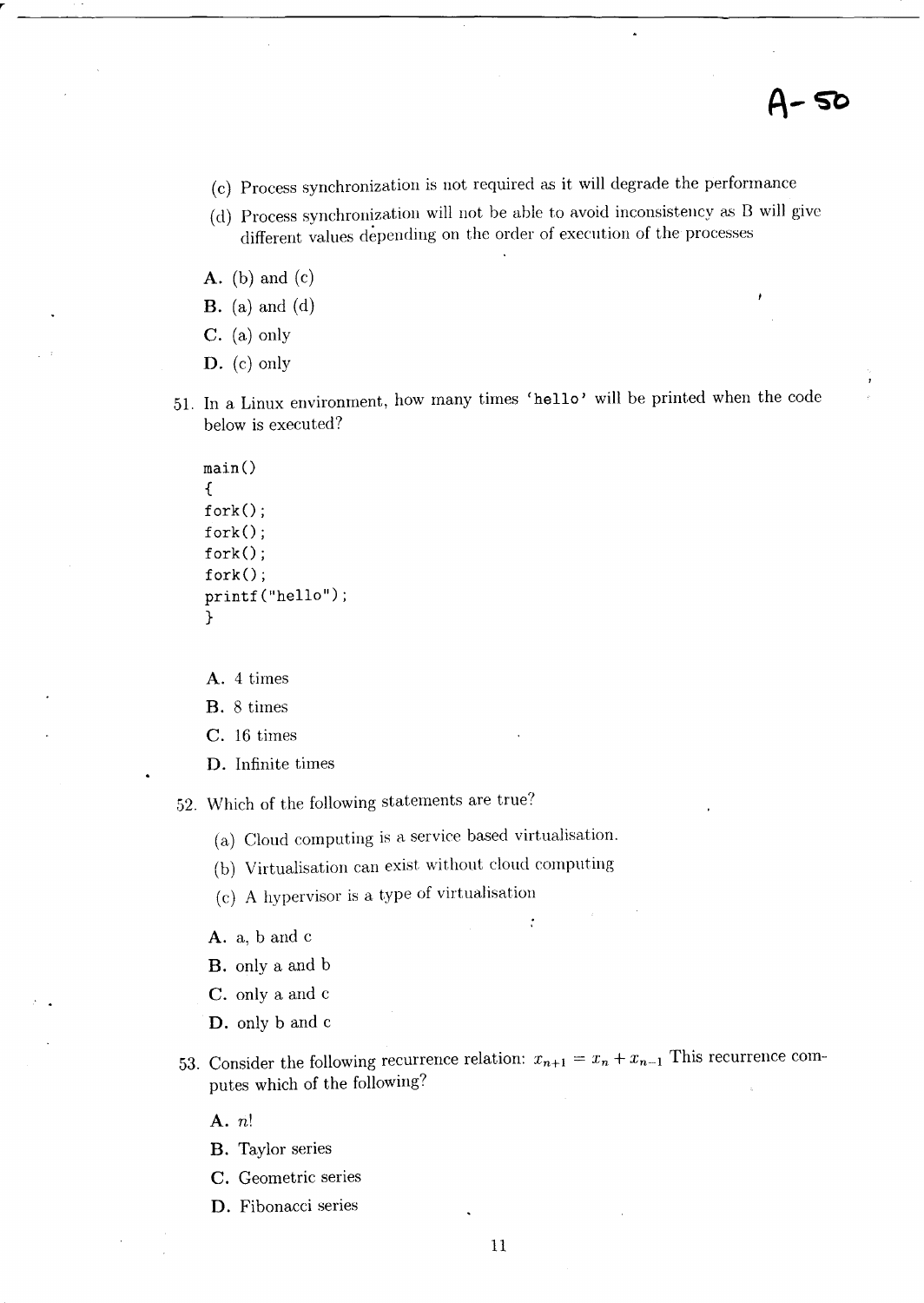*A-SO* 

- 54. If we say that the round robin algorithm's quantum of time is 10ms and the context switch time is 100ms, which of the following statements is TRUE?
	- A. The CPU is idle most of the time
	- B. Response time of the process is improved
	- C. CPU is held by the OS most of the time
	- D. None of the above
- 55. Which of the following scheduling algorithms does NOT lead to starvation? 1. Priority II. SJF III. Round Robin
	- A. I only
	- B. III only
	- C. II and III
	- D. All three
- 56. A process exited. Which of the following statements best defines the *zumbie state*  for this process
	- A. A process whose parent has not yet waited for its termination status
	- B. A process whose parent has died
	- C. A process that lives forever
	- D. None of the above

57. The number of distinct Boolean expressions for 4 variables is

- A. 16
- B. 256
- C. 1024
- D. 65536

58. The size of main memory is 32K x 16 bits. The number of address lines is

- A. 16
- B. 15
- C. 14
- D. 13

Answer the questions 59 -61 based on the following C function. The funcB() takes and array a and three indices 1, m and r. If the sub lists  $a[1..m]$ and  $a[m+1..r]$  are sorted (non-decreasing order), the function call funcB(a, 1,  $m$ , r) makes the sub list  $a[1..r]$  in sorted order in time linear in the length of sublist.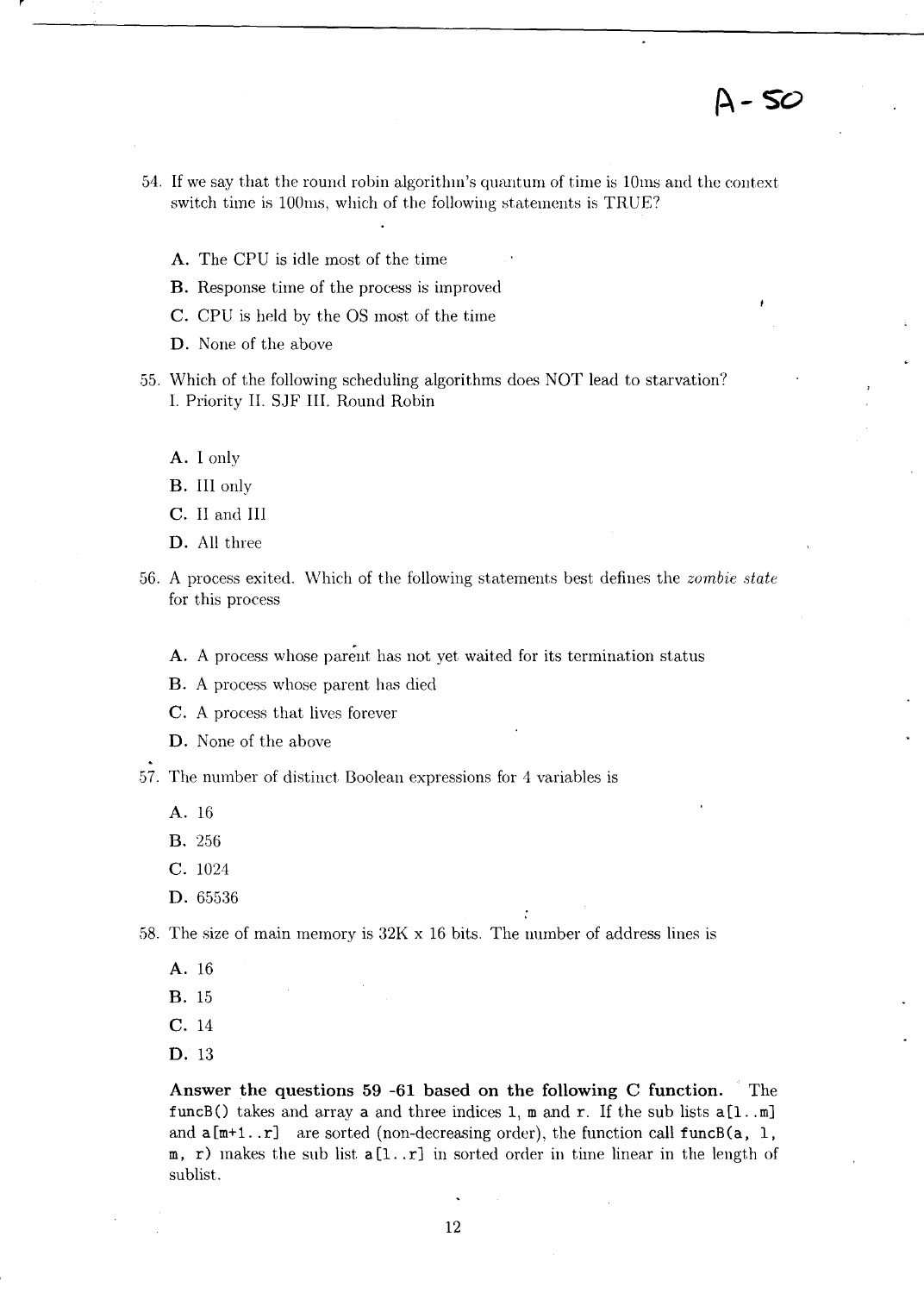# A-50

```
void funcA(int n, int a[J) 
 { 
    for(int i = 1; i < n; i = i * 2)
    { 
        int 1 = 0, m = 1 + i - 1, r = m + i;
     } 
} 
        while(m < n - 1)
        { 
        } 
            if (r \ge n){ 
                 r = n - 1;} 
            funcB(a, 1, m, r);1 = 1 + 2 * i;m = m + 2 * i;r = r + 2 * i;
```
59. If the array is a = 20. 44. 18, 32, 16, 4, 9, -12, 7, 102 what is the array after 2 iterations of outer loop indexed by i?

A. 18, 20, 32, 44, -12, 4, 9, 16, 7, 102 B. 18, 20, 32, 44, -12, 1, 7, 9, 16, 102 C. -12, 4, 7, 9, 16, 18, 20, 32, 44, 102 D. 20, 44, 18, 32, 4, 16, -12, 9, 7, 102

.60. If the array  $a = 16, 12, 8, 32, 102, -20, -40, 64, 72, 102, 112, 115$ . What is the array after 3 iterations of the outer for loop indexed by i 7

A. -40, -20, 8, 12, 16. 32, 6'1, 72. 102. 102, 112, 115

B. -40, -20, 8, 12, 16, 32, 64, 102, 72, 102, 112, 115

C. 12, 16, 8, 32, -20, 102, -40, 64, 72, 102, 112, 115

D. None of the above

61. What is the time complexity of the function funcAO?

A.  $O(n)$ 

B.  $O(n \log n)$ 

 $C. O(n^2)$ 

D.  $O(n^2 \log n)$ 

62. How do you declare a pointer to an array of 10 constant integers?

- A. const int  $({}^*\mathbf{p})$  [10]
- **B.** int const  $({}^*\mathbf{p})$  [10]
- C. const int  $\mathbf{p}$  [10]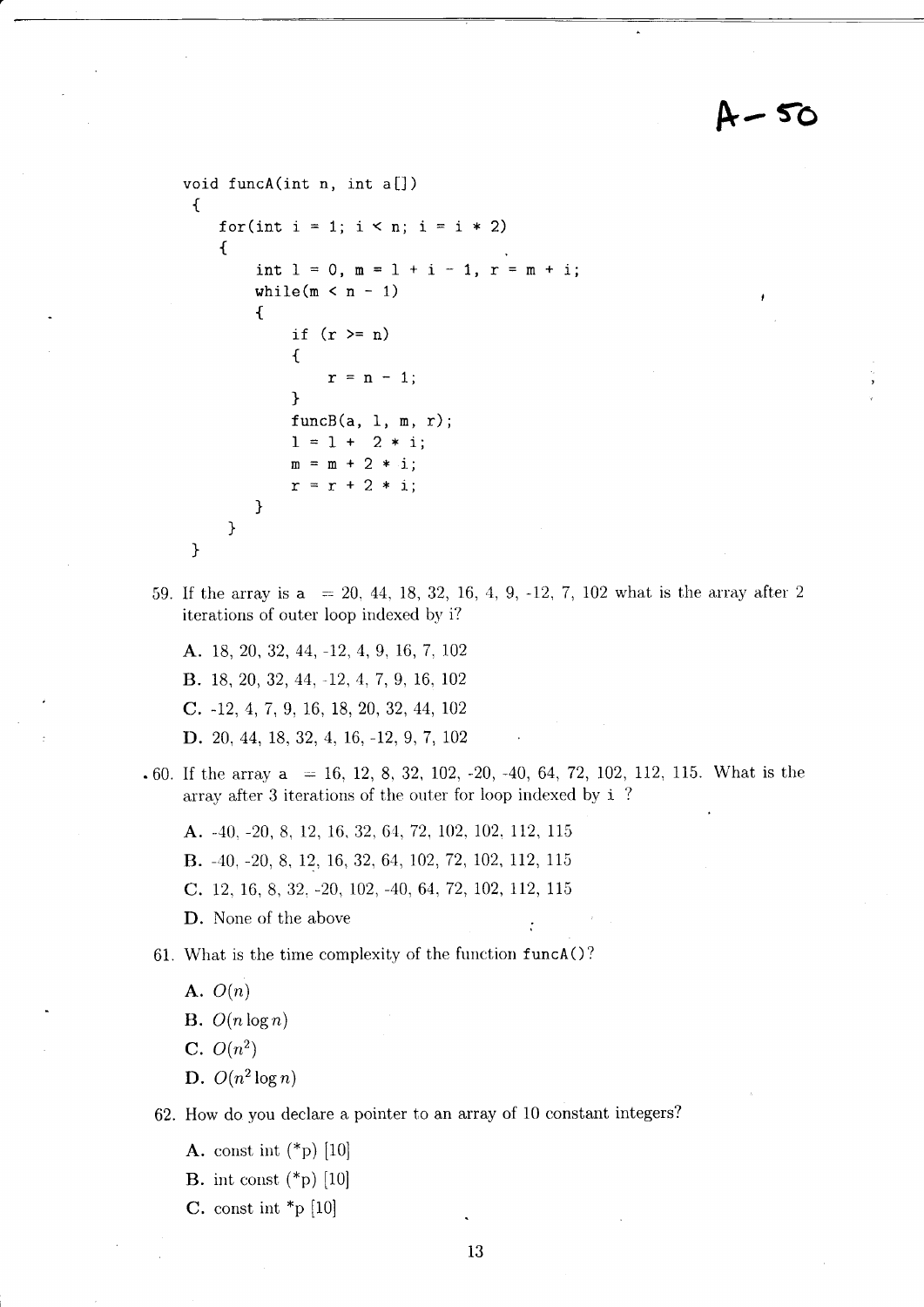D. int const  $*_{p}$  [10]

63. An user defined data type is created using C structure in the following way. What is (are) the valid names of new data type?

```
struct Student 
{ 
}; 
    char rollNo[10] ; 
    char name[20]; 
    double cgpa;
```
typedef struct Student STD;

A. Only STD

B. STD and Student

C. STD and struct Student

D. Only struct Student

64. Consider the following:

```
#include <stdio.h> 
int main()
{ 
    int i,j; 
    j=2;scanf("%d",&i); 
while((i\%j)!=0)
\{j=j+1; \}if(i<i) printf("%d",j);
return 0;
}
```
If  $(i \geq 2)$ , then the value of j, will be printed only if:

A. i is prime B. j does not divide i C. j is odd D. i is not prime

65. What will be the value of x after successful execution of the below program.

 $\mathbf{r}$ 

```
#include <stdio.h> 
int main()
{ 
    int x=5,y=x,i; 
    for(i=1; i<5; ++i)x+=x;printf("%d", x);return 0;
```

```
}
```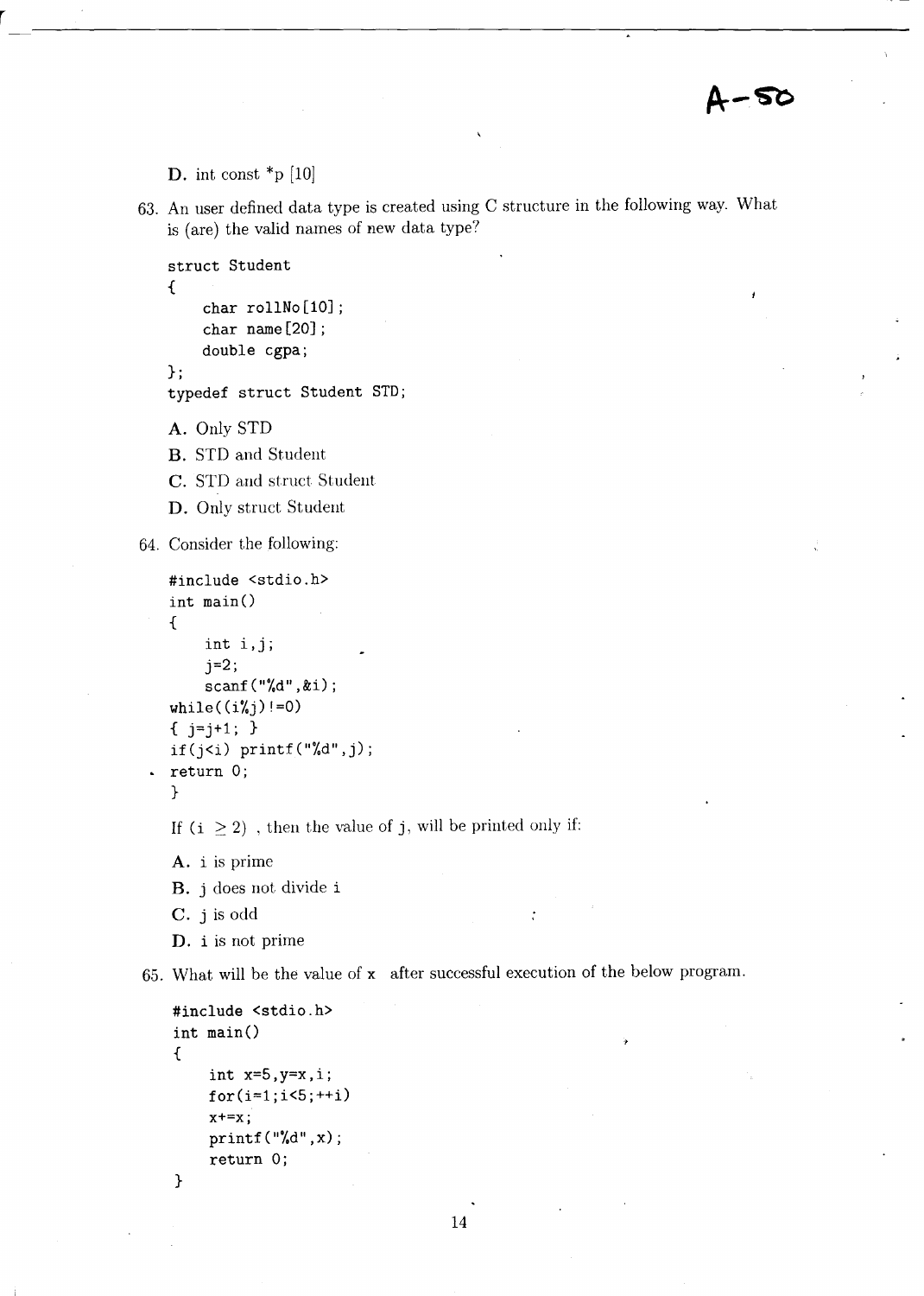A - 50

A. Output is 8 times y

B. Output is 16 times y

C. Output is 25 times 'y

D. Output is 30 times y

66. Given the following pseudocode for the function

```
void greet(int n) 
 { 
     if (n>O) 
     {for (i=0; i<=n-1; i++) {printf("hello");}
    greet(n-1);printf("world");
}
```
Which of the following is correct for greet (4) ?

A. hello will be printed four times followed by world five times

B. hello will he printed 24 times followed by world 5 times

C. hello will be printed 10 times followed by world five times

D. hello will be printed 12 times followed by world four times

- 67. Which of the following is false
	- A. Dynamic Programming Algorithm for D/l Knapsack problem runs in polynomial time
	- **B.** Fractional Knapsack problem can be solved in polynomial time
	- C. 0/1 Knapsack problem can be solved using Branch and Bound method

D. Backtracking method is used to solve N-Queens problem

- 68. Which of the following is False about the Vertex Cover Graph Problem (given  $n$  is number of vertices)
	- A. Vertex Cover Problem is NP-Complete
	- **B.** A solution to Vertex cover problem can be verified in  $O(n^2)$  time.
	- C. The size of Minimum Vertex cover in complete graph of size  $n$  is  $n-1$
	- D. Vertex Cover problem can be polynomial reduced to some problem X in P
- 69. Which of the following statements is FALSE?

1. *fork{}* never returns on error

II. *exec{}* never returns on error

III. *exec{}* never returns on success

A. I only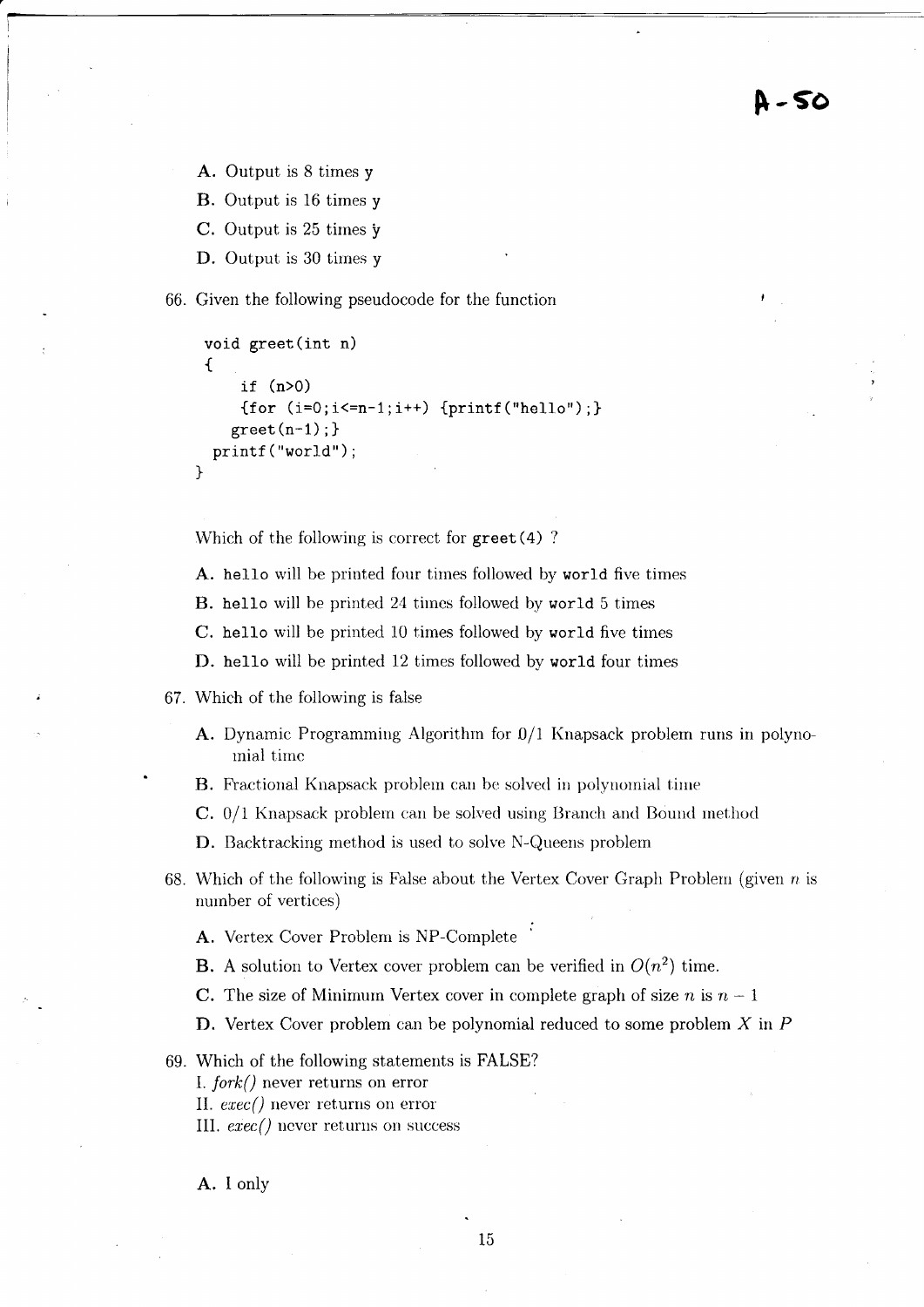$4 - 50$ 

B. II only

C. I and III

D. III only

70. Runtime binding means the memory locations for loading the process are decided

A. During compilation

B. Dynamically during load time

C. Dynamically during the execution of code

D. Once and cannot be changed once the process is executing

END